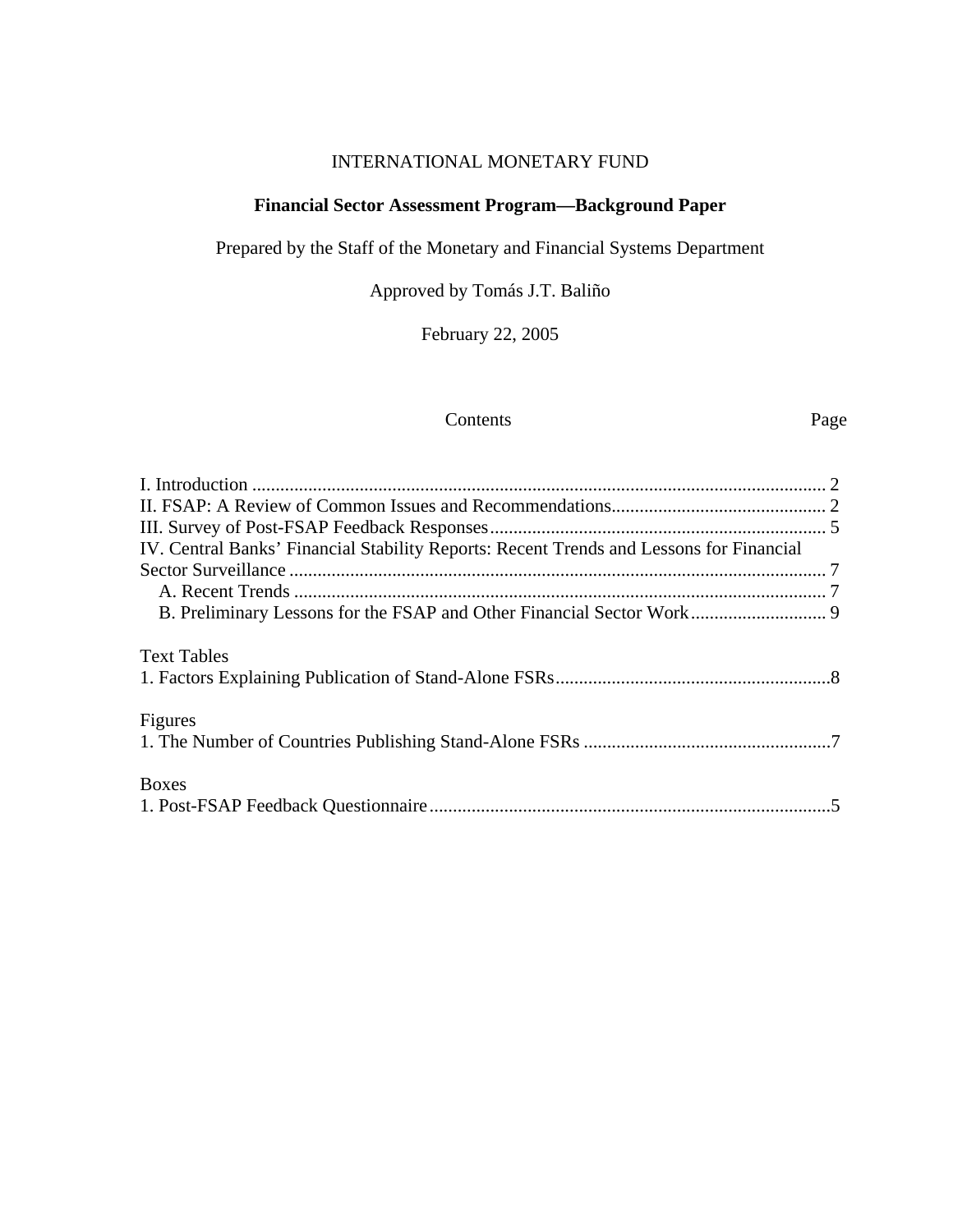## **I. INTRODUCTION**

1. **This paper provides background information on country experiences mentioned in the Board paper** *Financial Sector Assessment Program—Review, Lessons, and Issues Going Forward***.** Section II provides an overview of common findings in FSAPs (mentioned in Section IV.A of the Board paper). Section III provides details on central banks' responses to the post-FSAP feedback questionnaire (mentioned in Section IV.B of the Board paper). Section IV presents a survey of financial stability reports published by central banks (mentioned in Section III of the Board paper), and draws some preliminary lessons for the FSAP.

## **II. FSAP: A REVIEW OF COMMON ISSUES AND RECOMMENDATIONS**

2. **A review of completed FSAP documents has been carried out to identify the main issues and recommendations.** The purpose was to survey recurrent issues or issues that have become more common in recent FSAPs, and to identify responses that have been already taken or should be taken in the program. The present chapter focuses on providing more details on the common findings. The Board paper discusses the adjustments of the program to these findings.

3. **The survey is representative, but its findings must be interpreted with a considerable degree of caution, given the country-specific nature of mission recommendations.** The survey covered the first 60 completed initial assessments (excluding those under the pilot program), including 15 assessments completed since the 2003 FSAP Board review. The results are based on the findings highlighted in the Executive Summary of the main document and recommendations in the summary tables of recommendations. When interpreting the results, caution needs to be exercised given that the reports are country specific and detailed recommendations are not included in the summaries.

4. **Recommendations have been tailored to country circumstances.** About 80 different types of recommendations were identified, $\frac{1}{1}$  of which most summaries in FSAP reports would include anywhere from 15 to 40.

## 5. **Most recommendations focused on banking, but the coverage has been**

**comprehensive**. The high frequency of recommendations in banking reflects the dominance of the banking sector in most financial systems. In the areas of insurance, securities, payments, transparency, and AML/CFT the presence of a recommendation in the summary is positively correlated with the presence of a principle-by-principle assessment, but the relationship is not one-to-one (the correlation coefficient being 0.63). The fact that a recommendation does not appear in the summary does not mean that the area was not

<u>.</u>

 $<sup>1</sup>$  Each type would include recommendations with similar objectives, irrespective the detailed wording. For</sup> example, recommendations to "close banks X and Y" and to "close all unsound banks" would both be subsumed under the heading "close unsound banks."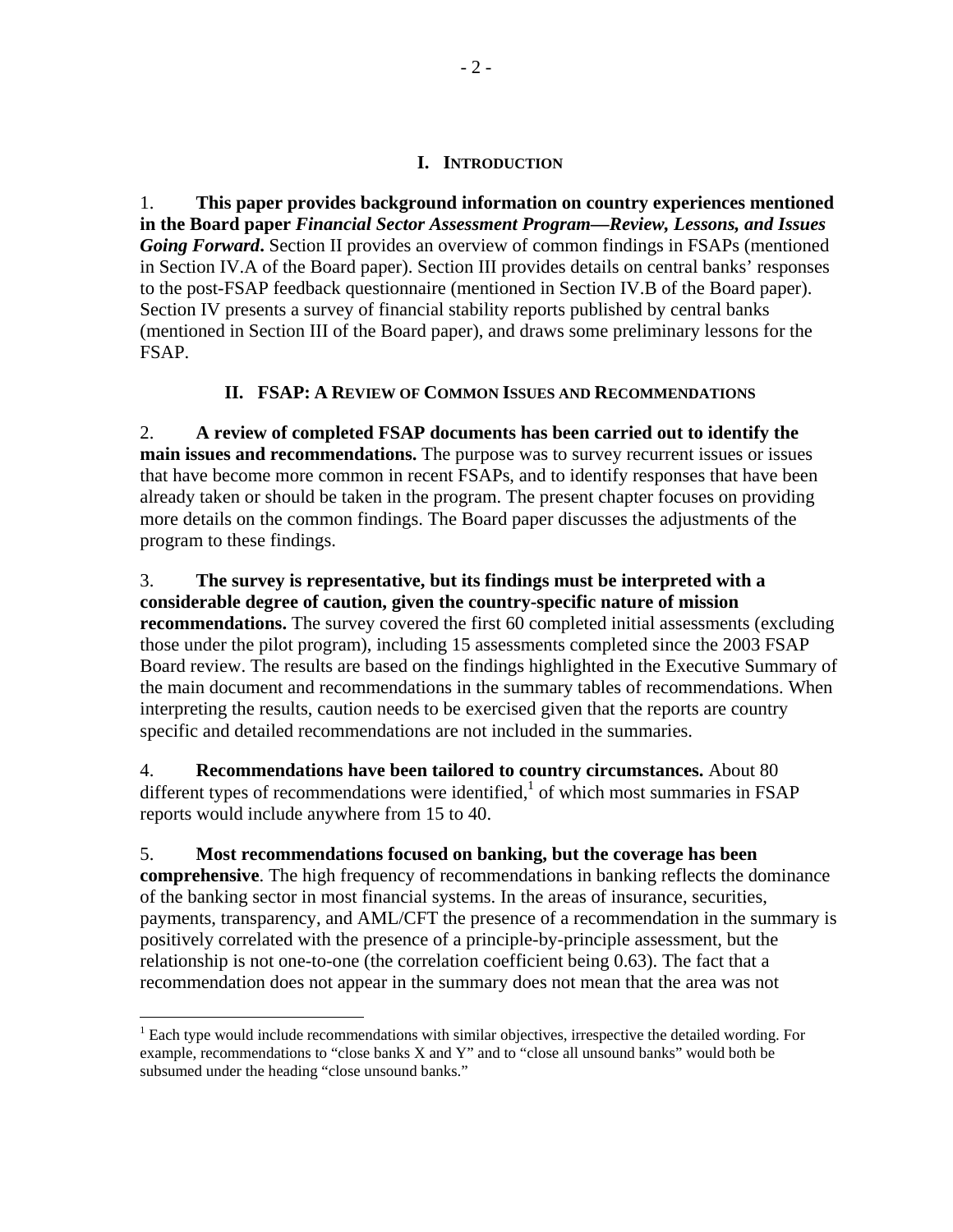covered; in many cases, the sector was still analyzed and some more technical or minor recommendations were made.

6. **The most common set of recommendations relate to improvements in corporate governance of publicly-owned financial institutions.** Overall, these recommendations are found in about two thirds of reports. These recommendations are substantially more frequent in medium- and low-income country reports (80 percent of cases) than in high-income country reports (7 percent of cases). Some reports in this category recommended taking urgent steps to deal with problems in the publicly-owned financial institutions, and they often recommended divesting the government's share in these institutions over time. Also, financial systems with large public ownership seem susceptible to weaknesses such as lighter supervision than privately owned firms. Some 90 percent of the reports in this category noted that regulators (even though in some cases they nominally have the requisite powers) are hindered in taking adequate action, and recommended steps to strengthen the independence of the supervisors.

7. **Credit risk tends to be the most important source of risk.** Of the FSAPs that explicitly compared the size of various sources of risk (60 percent of the surveyed FSAPs), virtually all (95 percent) noted that credit risk is the most important source of risk; in several cases, interest rate risk was considered substantial. Direct foreign exchange risk was found to be small in most FSAPs, but a majority of FSAPs in countries with hard pegs and increased dollarization raised concerns about indirect foreign exchange risk (i.e., credit risk resulting from exchange rate changes).

8. **In countries with the ratio of foreign currency deposits to total deposits above 50 percent, all reports discussed stability issues resulting from dollarization.** They highlighted that dollarization constrains policy implementation and the effectiveness of lender-of-last-resort facilities, while minimizing solvency and liquidity risks. In most of the countries it was noted that financial institutions are exposed to high potential losses due to client default.

9. **Substantial improvements in the legal and judicial framework** were suggested in about half of countries, and in virtually all low-income countries. Countries where such recommendations were made also typically suffered from other problems, such as weak competition in the financial sector and weaknesses in the AML/CFT framework.

10. **About one-half of FSAP reports noted the need to strengthen the governance of financial sector oversight agencies** by improving their structure, decision-making, independence, accountability, funding and staffing. In most cases, these findings have been highlighted and discussed in detail in the assessment of the MFPT code.

11. **About one-half of FSAP reports for medium- and low-income countries noted the need to strengthen supervisory staff by improving personnel policies or by training.** A common theme affecting implementation at the country level relates to human and financial resources. Insufficient regulatory resources and, in some instances, an acute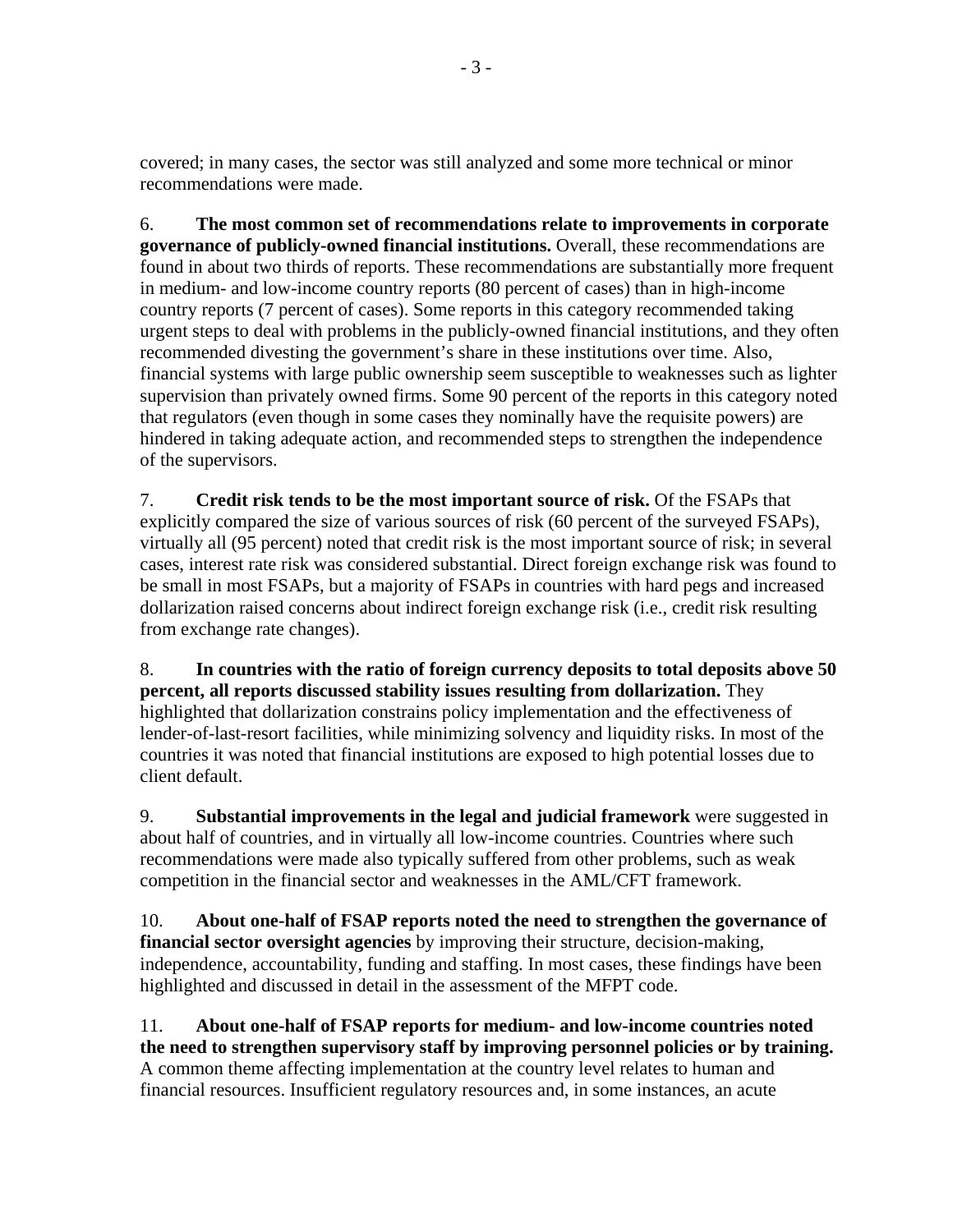shortage of required skills often impede the achievement of regulatory objectives. More recently, several FSAPs in emerging markets noted that additional training may be needed in preparation for the new Basel accord.

12. **About one half of reports also suggested various improvements in the supervisory data and reporting systems.** These ranged from minor adjustments in the existing framework (e.g., including certain items in the report) to major strengthening of the data collection framework.

13. **About one-third of FSAP reports for emerging markets noted the need for supervisors to look carefully at financial institutions' expanding credit portfolios.** In some cases, to illustrate the risks of rapid credit growth, stress tests in the FSAP included a scenario with high-credit growth.

14. **About one-third of reports called for increased supervisory attention to the cross-ownership in the financial sector.** Typically, these reports recommended a tightening of licensing requirements and suggested to investigate more closely the owners of financial institutions.

15. **A major overhaul of the AML/CFT framework was recommended in about one third of countries.** The coverage of AML/CFT issues was substantially enhanced since the 2003 review, reflecting the Boards' decision to include formal AML/CFT assessments in all financial sector assessment under the FSAP except for countries that already had an AML/CFT assessment. All these reports included some recommendations in the AML/CFT area, ranging from minor adjustments to substantial improvements or a major overhaul in the AML/CFT framework.

16. **Competition was found to be weak in about 20 percent of the reports,** and specific measures were recommended. The finding was typically based on a detailed analysis of interest rate spreads and margins. The sources of the weak competition differed from country to country, but generally included restrictions on foreign entry and other sources of market contestability, underdeveloped securities markets, connected lending and the general investment climate. The outcome typically is that entrepreneurs lack access to a range of sources for funds for capital and investment, and households have trouble finding affordable mortgages and consumer finance.

17. **Since the 2003 review, the attention given to development-related issues has increased.** This change is difficult to quantify, given that many recommendations have both developmental and stability-related elements. With this in mind, an indirect indication of this trend is the fact that in medium- and low-income country assessments, frequency of recommendations in the areas of microfinance, loan recovery and property rights, and information infrastructure have risen since the 2003 review.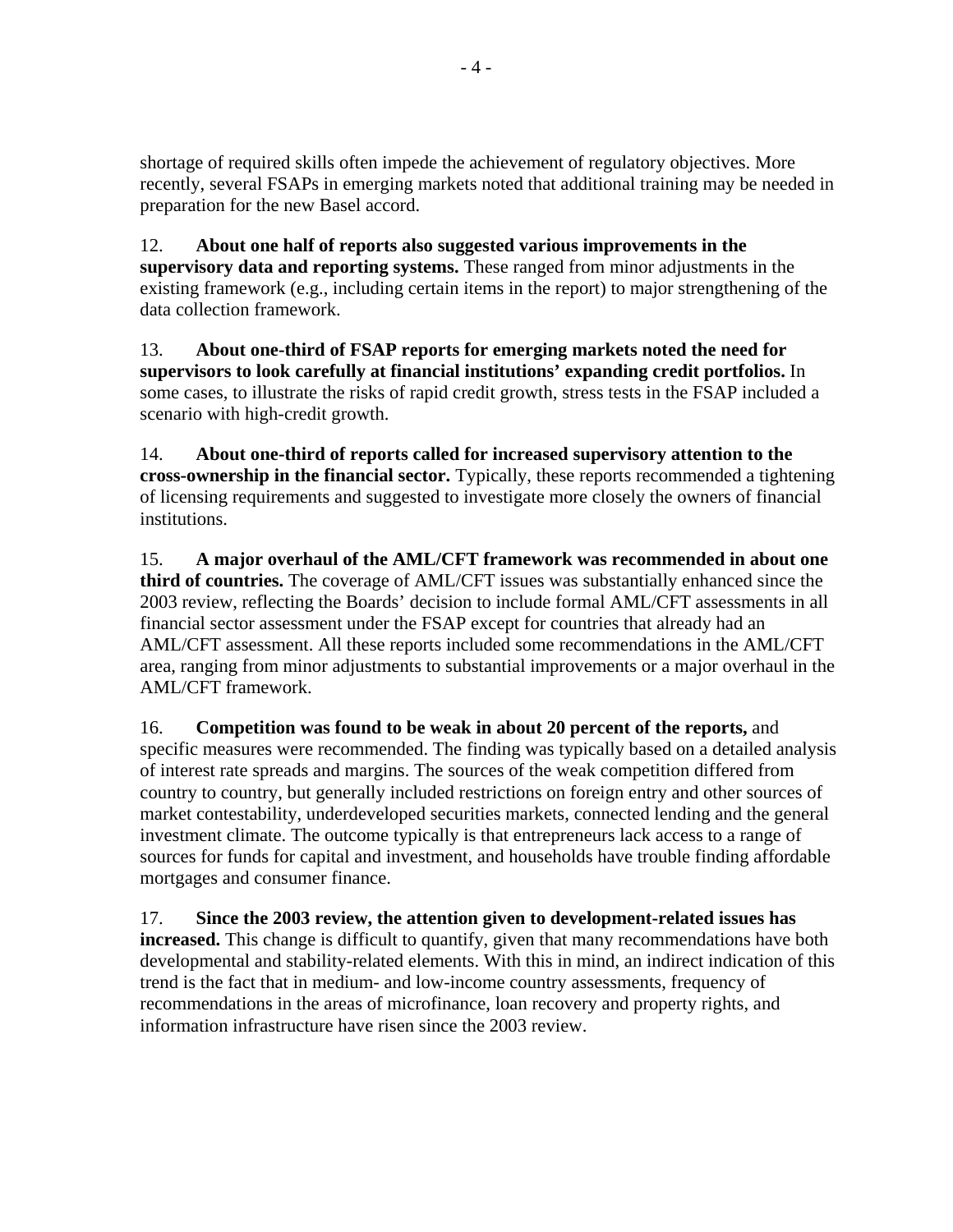#### **III. SURVEY OF POST-FSAP FEEDBACK RESPONSES**

18. **A survey of feedback received in the post-FSAP questionnaires was conducted, to summarize the authorities' reactions to the assessment.** After FSAP missions, team leaders are expected to hand to the authorities questionnaires, with six questions asking the authorities about their experience with the assessment (Box 1). This survey is based on 28 responses, including 18 received before the 2003 review and 10 received since then. The survey includes 26 initial assessments and 2 updates. $<sup>2</sup>$ </sup>

#### **Box 1. Post-FSAP Feedback Questionnaire**

 $\overline{a}$ 

The post-FSAP feedback questionnaire contains the following questions.

- 1. What was the main reason for your country's interest in participating in the FSAP?
- 2. Was the purpose of the FSAP clearly communicated to you? Did you agree with the coverage of topics for the FSAP?
- 3. What were the most burdensome aspects of participating in the program? What were the greatest benefits? Which aspects of the FSAP could be improved?
- 4. Were you satisfied with the quality of the FSAP report?
- 5. Were you comfortable with the way in which confidential information was handled by the team?
- 6. In what ways, if any, would you be able to utilize the team's findings in the near and medium-term? What was your overall impression of the FSAP?

19. **Virtually all responding country authorities described their overall impression of the FSAP as good or very good,** and—notwithstanding concerns of some, in particular about the workload involved in the exercise—they noted that the participation has been valuable or very valuable.

20. **The main reason for the country's interest in participating was to obtain an independent expert evaluation of the financial sector and its regulatory framework.** This was noted in 70 percent of responses overall, and in all of the high-income countries. Other reasons also noted were to enhance the credibility of the system (40 percent) and the fact that other countries participated or could participate as a result of a country's

 $2^2$  The response rate is about 38 percent of all assessments completed (50 percent for assessments completed after the 2003 review). Among the factors contributing to the relatively low overall response rate is the fact that the questionnaires were not always distributed to the authorities (in earlier assessments) and the response lag (in more recent assessments).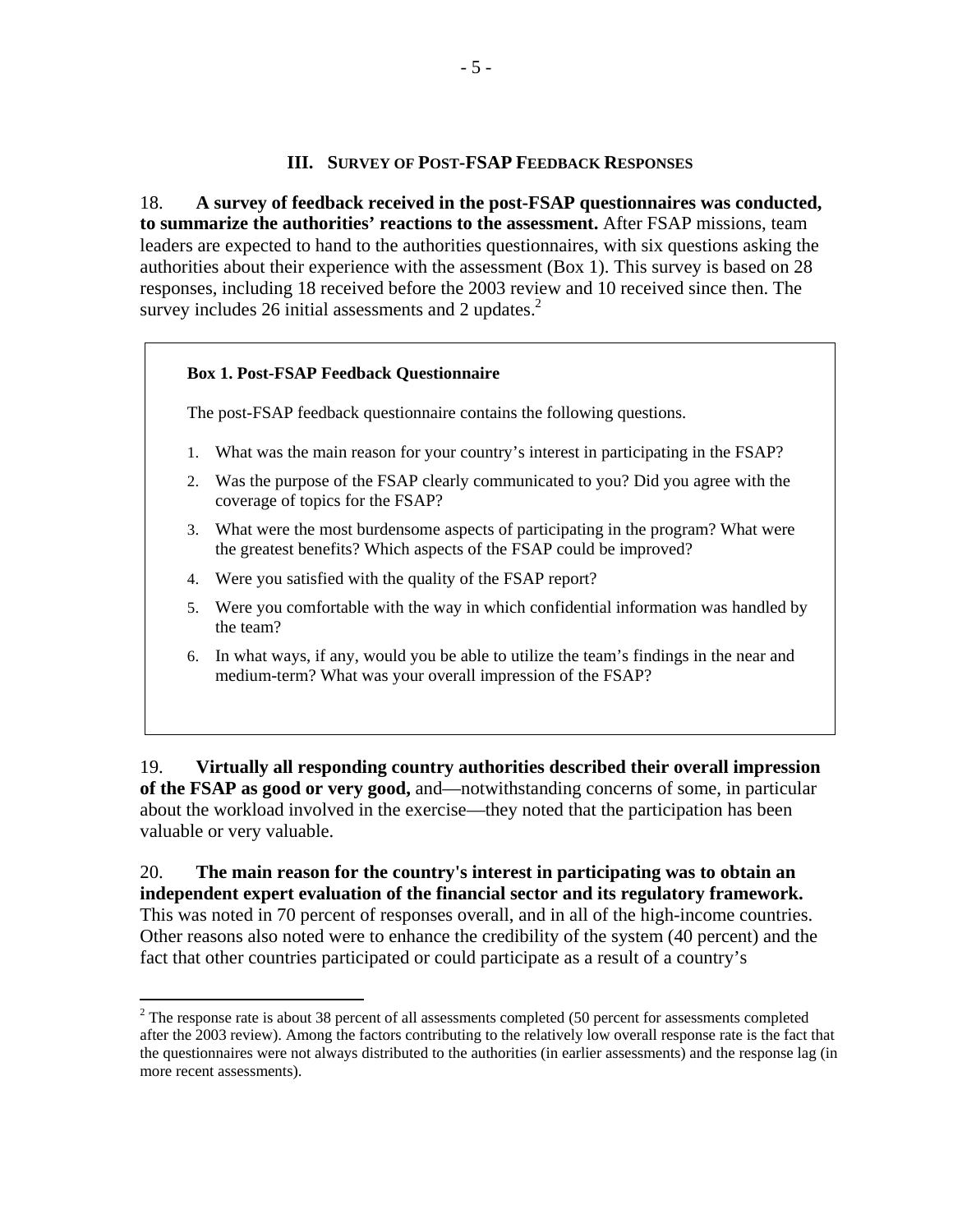participation (30 percent). Thirty-five percent of countries (60 percent of medium- or lowincome countries) saw the FSAP as a vehicle for identifying measures for reform or obtaining technical assistance, and to learn new tools such as stress testing.

21. **The purpose of the program was clearly communicated,** according to 96 percent of the responding countries. In 50 percent of the countries, this was achieved through pre-FSAP contacts with the mission chief or other staff. Virtually all (93 percent) of the country authorities thought that the coverage of topics in the program was adequate and comprehensive, even though 15 percent noted some specific topics deserving further attention.

22. **A majority of the country authorities (64 percent) noted the considerable work involved in participating in the program.** Most of these countries mentioned that providing the data requested by the mission was the most burdensome aspect of the exercise. Several suggested longer lead times for providing the necessary data and in some cases to translate the necessary documents. Notably, the FSAP updates for which a feedback is available did not include concerns about the workload involved.

23. **The authorities were generally comfortable with the way the FSAP teams handled confidential information.** In one cases, the authorities noted that they had some concerns regarding confidentiality, but those concerns were addressed early in the discussions.

24. **Virtually all the country authorities noted their satisfaction with the quality of the report.** Some countries suggested that more information be provided on certain topics or in follow-up work. Fifty percent of country authorities saw as the greatest benefits of the program the discussions with the experts and other team members. Some (20 percent) considered the discussions even more important than the report itself.

25. **All country authorities noted that they are likely to utilize the team's findings in the near and medium-term.** Fifty percent of country authorities noted that they already started implementing some of the recommendations of the FSAP. Thirty-five percent of respondents thought that the FSAP will be very useful in discussing financial sector reforms with other stakeholders. Twenty percent noted that the FSAP prompted them to develop their own stress testing models.

26. **The authorities also made a number of suggestions going forward.** In particular, responses from countries assessed before the 2003 review focused on suggestions to sharpen the scope of the assessment, increase selectivity about issues and standards assessed, and deploy other tools in financial sector surveillance and follow-up. Responses both before and after the last review asked for improvements in the methodology for developmental issues, more research on financial stability issues, studying how standards affect the financial systems, addressing gaps in existing standards and methodologies, and creating swifter mechanisms for the provision of follow-up TA.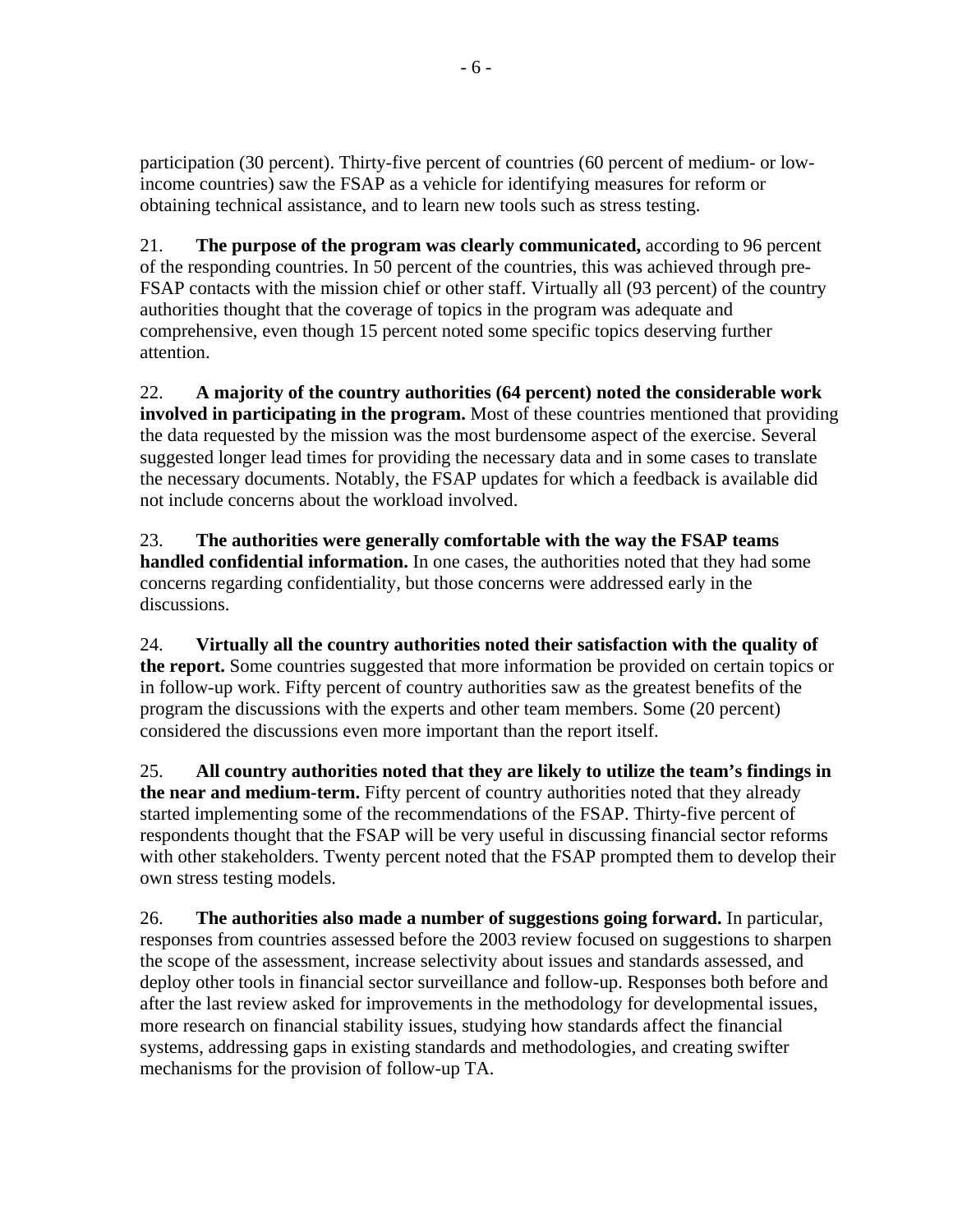## **IV. CENTRAL BANKS' FINANCIAL STABILITY REPORTS: RECENT TRENDS AND LESSONS FOR FINANCIAL SECTOR SURVEILLANCE**

#### **A. Recent Trends**

27. **In recent years, authorities in high- and medium-income countries have been increasing their focus on financial sector stability.** This can be illustrated by a growing number of financial stability reports (FSRs) published by central banks.<sup>3</sup> The first standalone FSRs were published in mid-1990s in the UK and several Nordic countries. Since then, the number of central banks publishing FSRs has grown and reached 25 in 2004 (Figure 1).<sup>4</sup> The FSRs are published by central banks in high-income countries (17) and emerging markets (8); low-income country central banks do not generally publish stand-alone FSRs, even though many cover financial sector issues to some extent in annual reports or other publications. Geographically, Europe accounts for a majority (15) of the published standalone FSRs. Of the 30 OECD countries, 20 publish FSRs.





28. **FSRs provide a wealth of financial sector information.** To assess the stability of the financial system, FSRs rely on a number of financial indicators, including indicators that are equivalent or closely related to financial soundness indicators (FSIs). For example, all of

<sup>&</sup>lt;sup>3</sup> Some FSRs use different titles, such as Financial Stability Review, Financial System Review, or Monetary and **1** Financial Stability Report. However, all these reports share a focus on financial system stability and a regular nature (about two thirds are published semi-annually, one third is published annually). In some countries, central banks publish separate reports on financial system structure or on related development issues.

<sup>&</sup>lt;sup>4</sup> Reviewed were the 157 central bank websites listed at  $\frac{http://www.bis.org/cbanks.htm}{http://www.bis.org/cbanks.htm}$  as of December 31, 2004. Several central banks are producing FSRs, but not publishing them. Some are considering their publication in near future.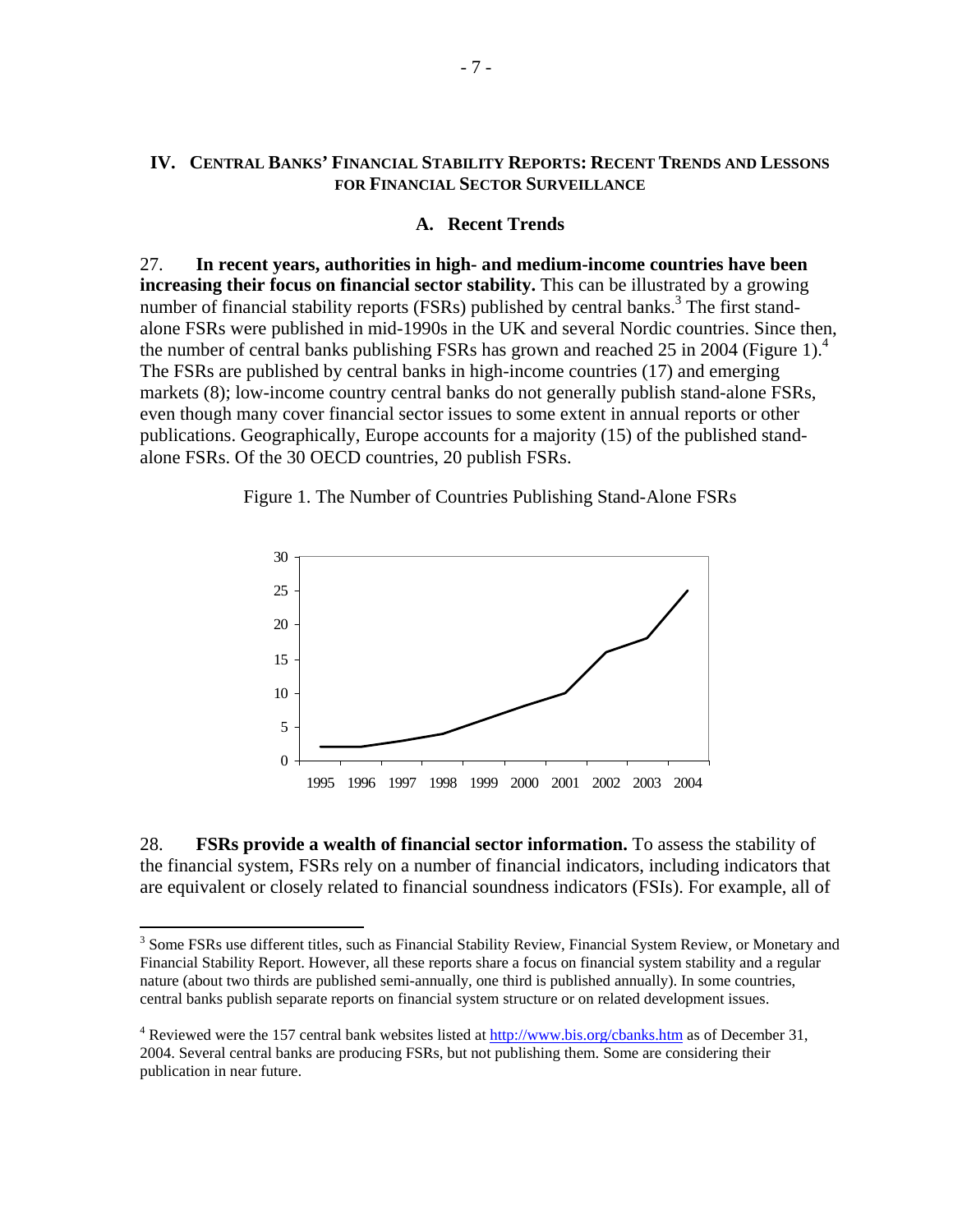the surveyed FSRs provide FSIs related to capital adequacy, asset quality, and earnings and profitability. Most FSRs present quantitative indicators in a graphical form, but many include tables, and some central banks started to make the data available also in an electronic, readyto-use format. Wider availability of FSRs and in some cases the underlying data mean that more information is becoming available to market participants and also for financial sector stability work by Fund staff and others.

29. **Countries that have volunteered to participate in the FSAP are more likely to publish FSRs** (Table 1). All FSRs published so far are by central banks that have participated or volunteered to participate in the FSAP. This indicates that the reasons for publishing FSRs are similar to those prompting countries to volunteer for the FSAP.

|                                |     | FSR published?                                                                                |    |  |
|--------------------------------|-----|-----------------------------------------------------------------------------------------------|----|--|
|                                |     | Yes                                                                                           | Nο |  |
| Participated or volunteered to | Yes |                                                                                               | 14 |  |
| participate in the FSAP?       |     |                                                                                               |    |  |
|                                |     | $1/\text{Bogod}$ on a sample of 50 high and modium income aconomias (25 publishing and 25 not |    |  |

Table 1. Factors of Publication of Stand-Alone FSRs 1/

1/ Based on a sample of 50 high-and medium-income economies (25 publishing and 25 not publishing stand-along FSRs).

30. **Even though FSRs reflect only a part of central banks' financial surveillance work, they offer useful insights into how central banks conduct financial sector surveillance.** The FSRs are the most visible product of the new work program, but the range of studies and debates conducted at central banks on financial stability is generally much wider. In particular, the analysis presented in FSRs may be based on models that are not presented in FSRs (even though some central banks publish separate, more detailed  $\alpha$  documentation describing such models).<sup>5</sup> Nonetheless, the FSRs give a rough indication of the objectives that central banks seek to achieve through the publication of FSRs; the way they define financial stability; the tools central banks use to assess the soundness of their financial system; and the way in which they communicate their findings to the public.

31. **FSRs share the common objective of monitoring and presenting to the public the central bank's appraisal of developments relevant for the financial sector and of their impact financial sector stability.** Other explicitly stated objectives in the FSRs include encouraging an informed debate on financial stability issues, disseminating information for transparency purposes, and influencing market participants. Some central banks see their FSRs as a tool to encourage greater cooperation between supervisory and regulatory authorities, and others intend the FSR to help clarify its role in protecting stability of their financial system. Some central banks also present their views on developmental issues, but the focus on FSRs is on risks and vulnerabilities.

1

<sup>&</sup>lt;sup>5</sup> In addition, even in countries that do not publish formal stand-alone FSRs, financial sector (or at least banking sector) are typically discussed every year in an annual report.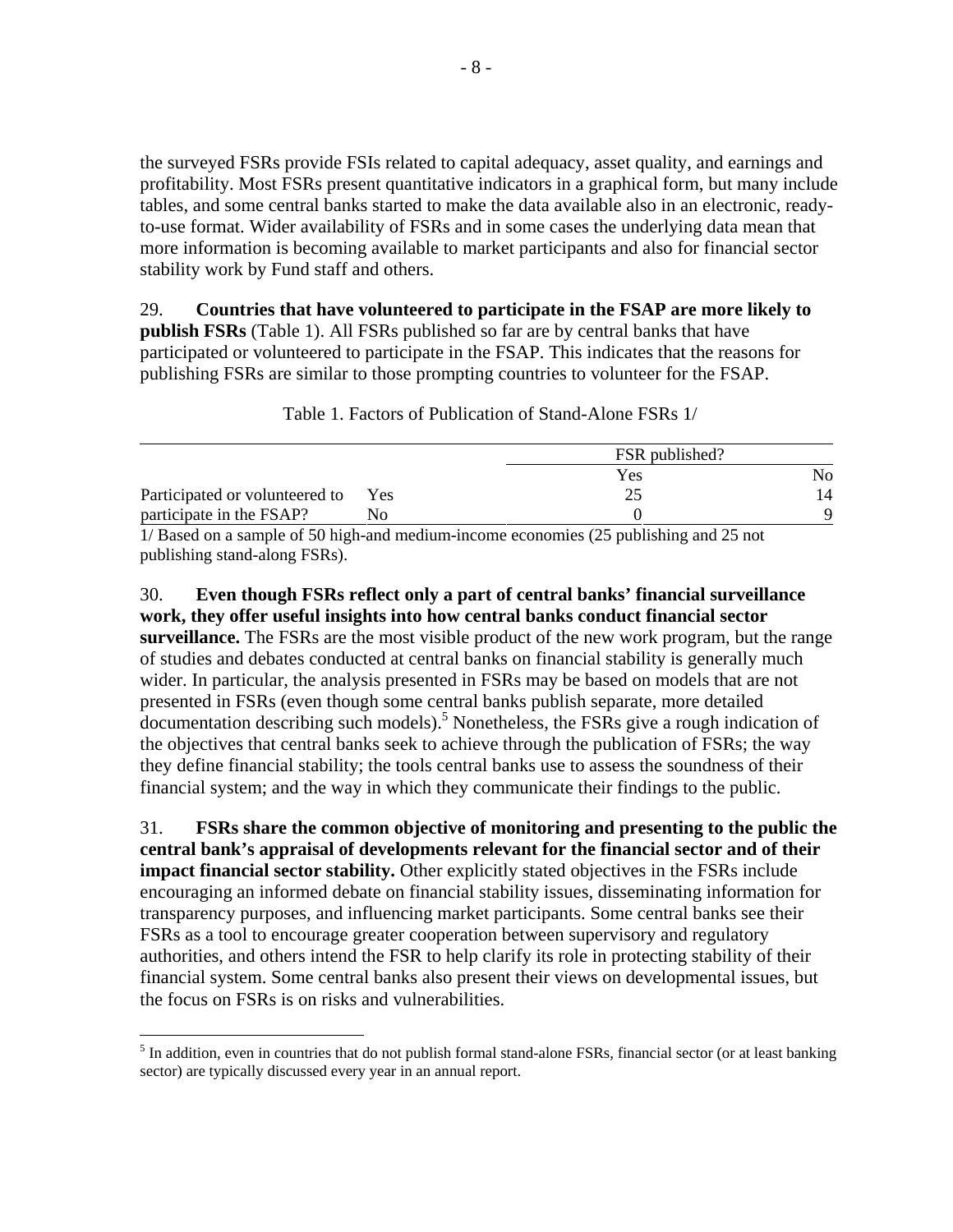32. **The FSRs recognize that financial stability is a complex concept; the exact notion of financial stability somewhat varies across the FSRs.** Those central banks that attempted to explicitly define financial stability noted the difficulty of this task. There is a general understanding that financial stability refers to smooth functioning of the components of the financial system (financial institutions, markets, and payments, settlement, and clearing systems). This notion implies the absence of financial crises, generally defined as systemwide events in the financial sector that have an impact on the allocation of resources in the economy and its overall effectiveness. Some FSRs define financial stability as the absence of such crises, but most use wider definitions that include also robustness of the financial system to shocks.

33. **The coverage of FSRs in terms of issues used has been increasing over time.**  Later FSRs tend to have more comprehensive coverage, which includes not only banks, but also other important segments of the financial systems. (Some central banks started publishing "banking stability reports," and renamed them to FSRs after including other subsectors and issues.) The FSRs have been paying increasing attention to non-financial sectors as potential sources of risk. Many FSRs also include sections dealing with payment system stability. In terms of risk factors, credit risk was covered in all FSRs, and many explicitly noted that credit risk is the most significant source of risk. A majority of central banks also analyzed exchange rate risk and payment and settlement risk. Interest rate risk and liquidity risk were explicitly presented in half of the FSRs. Country risk was reported in a third of FSRs surveyed. Recently, several FSRs included a section on contagion risk.

34. **The coverage in terms of techniques has also been rising**. In addition to the basic indicator analysis, the proportion of FSRs reporting results of more sophisticated tools such as early warning systems and stress tests has been increasing and has exceeded a half of the published FSRs. Recent FSRs are also more likely to include a discussion of the regulatory framework or a (self-) assessment of compliance with the regulatory standards.

35. **Most of the overall assessments in recent FSRs have been positive.** In a survey of the latest issues of the 25 stand-alone FSRs, a majority (24) have included a positive overall assessment of soundness of the domestic system (characterizing the health of the financial system as being, e.g., "in good shape," "solid," or at least "improving"), even though all of the FSRs also noted various macroeconomic and other risks. The prevalence of positive overall assessments may partly reflect the fact that the countries deciding to publish FSRs have in place robust financial systems.

# **B. Preliminary Lessons for the FSAP and Other Financial Sector Work**

36. **The stability analysis in the FSAP complements the financial stability analysis carried out by country authorities**, just as the Article IV process complements authorities' policy analysis. Even for countries publishing their FSRs, the FSAP can have value by providing an independent check-up on the health of the financial system and advice on the regulatory framework (as indicated by authorities' responses to the feedback questionnaire,